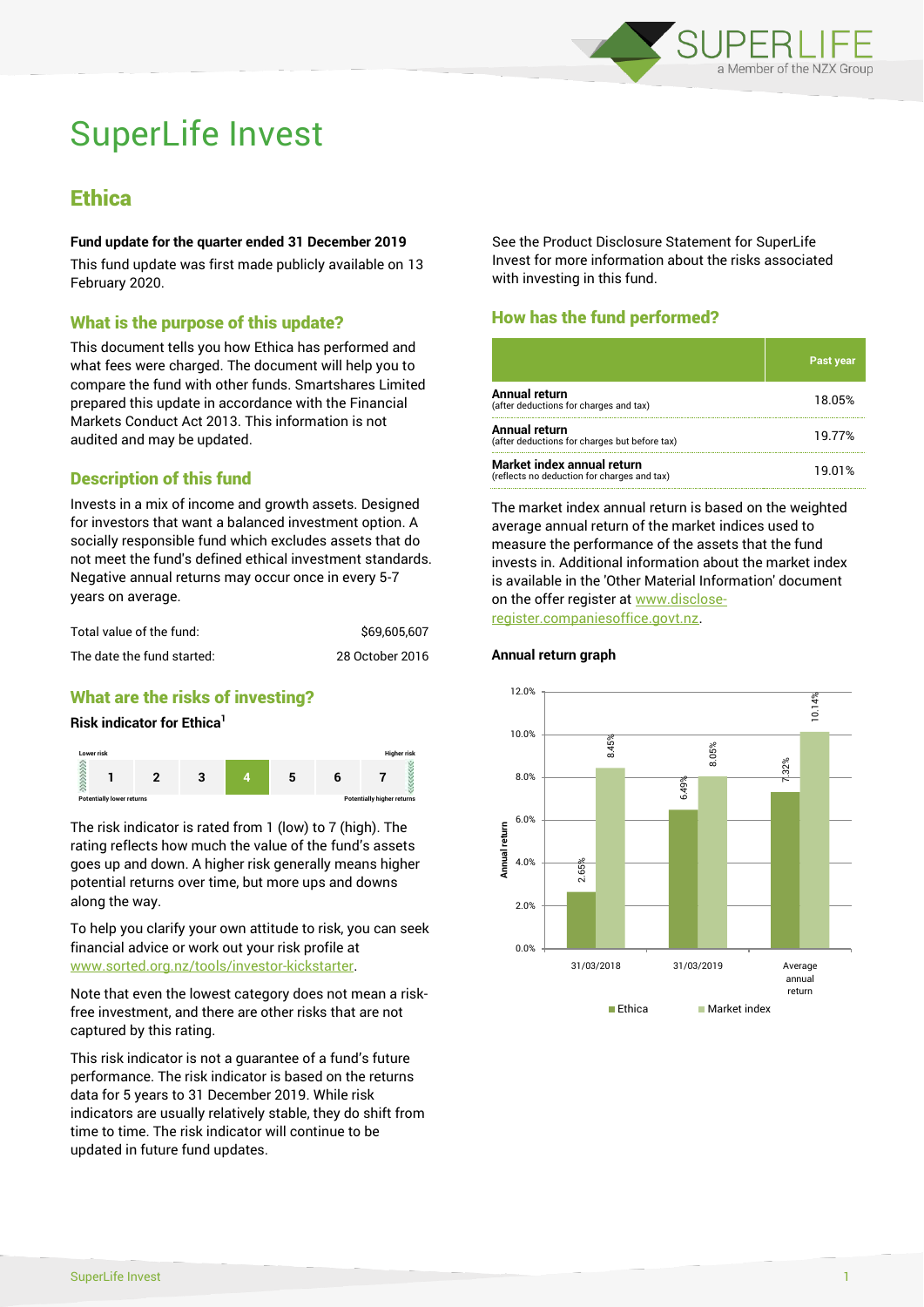

This shows the return after fund charges and tax for each year ending 31 March since the fund started. The last bar shows the average annual return since the fund started, up to 31 December 2019.

**Important:** This does not tell you how the fund will perform in the future.

Returns in this update are after tax at the highest prescribed investor rate (PIR) of tax for an individual New Zealand resident. Your tax may be lower.

#### What fees are investors charged?

Investors in Ethica are charged fund charges. In the year to 31 March 2019 these were:

|                                                       | % per annum of fund's<br>net asset value |  |
|-------------------------------------------------------|------------------------------------------|--|
| <b>Total fund charges</b>                             | 0.60%                                    |  |
| Which are made up of:                                 |                                          |  |
| <b>Total management and administration</b><br>charges | 0.60%                                    |  |
| Including:                                            |                                          |  |
| Manager's basic fee                                   | 0.28%                                    |  |
| Other management and<br>administration charges        | 0.32%                                    |  |
| Other charges                                         | Dollar amount per investor               |  |
| Administration fee                                    | \$12 per annum                           |  |

Investors may also be charged individual action fees for specific actions or decisions (for example, if an investor has a financial adviser and has agreed to pay a fee to the adviser for providing financial advice). See the Product Disclosure Statement for SuperLife Invest for more information about those fees.

Small differences in fees and charges can have a big impact on your investment over the long term.

GST is included in the fund charges set out above.

#### Example of how this applies to an investor

Jess had \$10,000 in the fund and did not make any further contributions. At the end of the year, Jess received a return after fund charges were deducted of \$1,805 (that is 18.05% of her initial \$10,000). Jess paid other charges of \$12. This gives Jess a total return after tax of \$1,793 for the year.

#### What does the fund invest in?

#### **Actual investment mix**

This shows the types of assets that the fund invests in.



#### **Target investment mix**

This shows the mix of assets that the fund generally intends to invest in.

| <b>Asset Category</b>        | <b>Target asset mix</b> |
|------------------------------|-------------------------|
| Cash and cash equivalents    | 1.00%                   |
| New Zealand fixed interest   | 13.00%                  |
| International fixed interest | 26.00%                  |
| Australasian equities        | 14.50%                  |
| International equities       | 38.00%                  |
| Listed property              | 7.50%                   |
| Unlisted property            |                         |
| Commodities                  |                         |
| Other                        |                         |